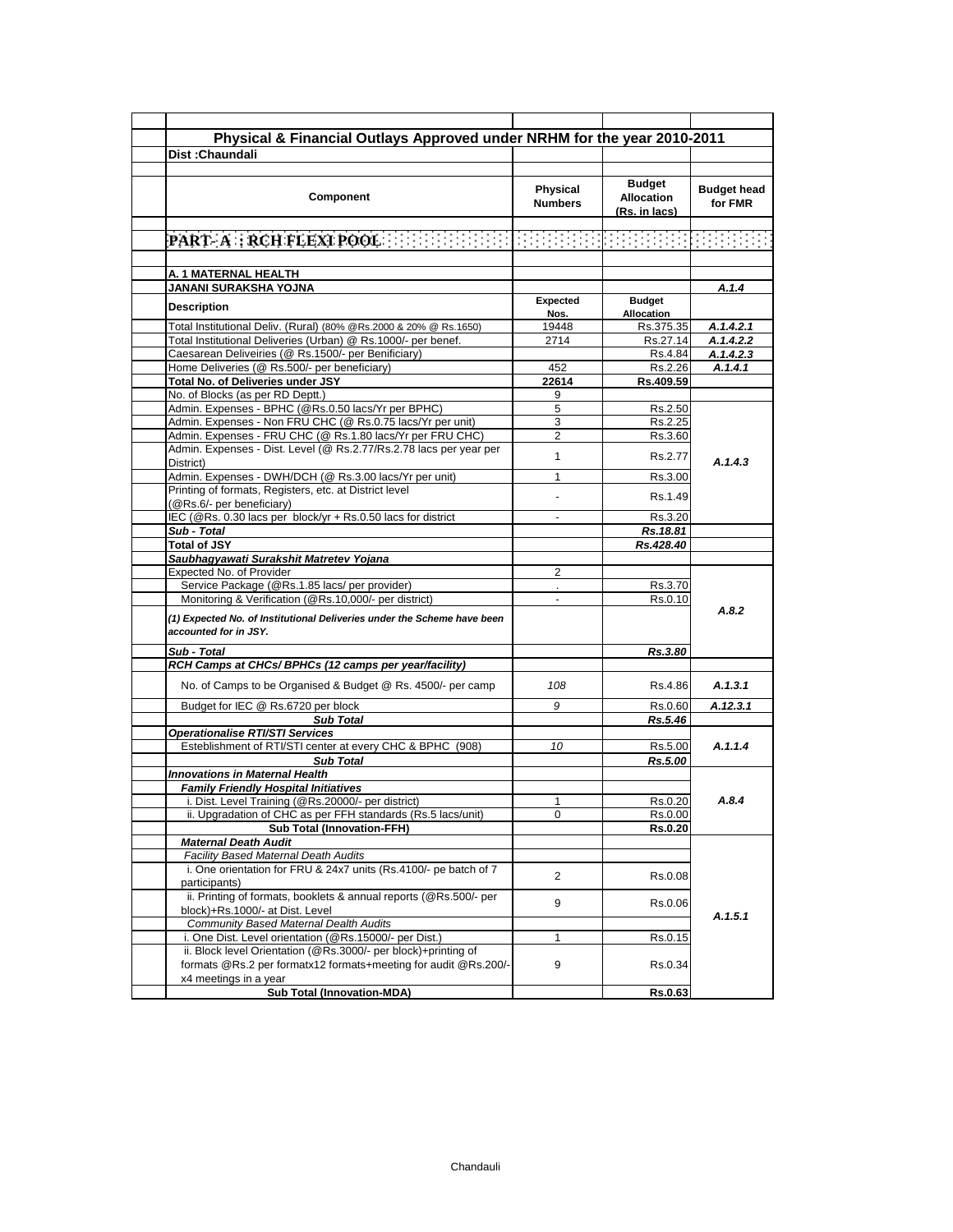| Component                                                                                                     | <b>Physical</b><br><b>Numbers</b> | <b>Budget</b><br><b>Allocation</b><br>(Rs. in lacs) | <b>Budget head</b><br>for FMR |
|---------------------------------------------------------------------------------------------------------------|-----------------------------------|-----------------------------------------------------|-------------------------------|
| <b>Pregnant Women &amp; Child Tracking</b>                                                                    |                                   |                                                     |                               |
| i. Orientation Workshop                                                                                       |                                   |                                                     |                               |
| (a) At Dist. Level                                                                                            | 1                                 | Rs.0.23                                             | A.10.3                        |
| (b) At Block Level @ Rs.6500/- block                                                                          | 9                                 | Rs.0.59                                             |                               |
| ii. Printing of formats (730 format/block @Rs.2 per format)                                                   | 6570                              | Rs.0.13                                             |                               |
| Sub Total (Innovation-Preg. Women & child tracking)                                                           |                                   | <b>Rs.0.94</b>                                      |                               |
| <b>Strengthening of Sub Centers Accridited under JSY</b><br>Dissemination meeting in the District @ Rs 5000/- |                                   |                                                     |                               |
| Upgradation of Sub Centre in Dist (From State Level)                                                          | 1<br>108                          | Rs.0.05<br>Rs.0.00                                  | A.1.1.5                       |
| Sub Total (Innovation-S.C. Accridited under JSY))                                                             |                                   | Rs.0.05                                             |                               |
| Sub Total (Innovation in Maternal Health)                                                                     |                                   | Rs.1.82                                             |                               |
| Sub-Total (Maternal Health)                                                                                   |                                   | Rs.444.49                                           |                               |
| A.2 CHILD HEALTH                                                                                              |                                   |                                                     |                               |
| <b>Comprehensive Child Survival Programme (CCSP)</b>                                                          |                                   |                                                     |                               |
| <b>CCSP Training - FBNC (in 1st &amp; 2nd phase districts only)</b>                                           |                                   |                                                     |                               |
| Training Site - District Women Hospital                                                                       |                                   |                                                     |                               |
| Expected No. of Participants                                                                                  | 0                                 |                                                     |                               |
| No. of Batches to be Organised and Budget @ Rs.12,000 per Batch                                               | 0                                 | Rs.0.00                                             | A.11.5.2                      |
| No. of Batches to be Supervised and Budget @ Rs.3,200 per Batch                                               | 0                                 | Rs 0.00                                             |                               |
| Sub - Total                                                                                                   |                                   | Rs.0.000                                            |                               |
| Training at Medical College under CCSP Prog                                                                   |                                   |                                                     |                               |
| Support staff to Medical Collage                                                                              |                                   | Rs.0.00                                             | A.11.5.2                      |
| Physicians training/F-IMNCI                                                                                   |                                   | Rs.0.00                                             |                               |
| <b>Sub Total</b>                                                                                              |                                   | Rs.0.000                                            |                               |
| <b>CCSP Training - NSSK (in 3rd phase districts only)</b>                                                     |                                   |                                                     |                               |
| Training Site - District Women Hospital                                                                       |                                   |                                                     |                               |
| <b>Expected No. of Participants</b>                                                                           | 85                                |                                                     | A.11.5.5                      |
| No. of Batches to be Organised and Budget @ Rs.38,500 per Batch                                               | 5                                 | Rs 1.93                                             |                               |
| No. of Batches to be Supervised and Budget @ Rs.3,500 per Batch                                               | $\mathbf{1}$                      | Rs.0.04                                             |                               |
| Sub - Total                                                                                                   |                                   | Rs.1.96                                             |                               |
| CCSP Training of ASHAs, ANMs, LHVs - (1st & 2nd Phase<br>Districts)                                           |                                   |                                                     |                               |
| Expected No. of Participants (approx. 24 per batch)                                                           | 0                                 |                                                     |                               |
| No. of Batches to be Organised and Budget @ Rs.1,65,000 per Batch                                             | 0                                 | Rs.0.00                                             | A.11.5.1                      |
| No. of Batches of ToT and Budget @ Rs.2,39,000 per Batch                                                      | 0                                 | Rs.0.00                                             |                               |
| Sub - Total                                                                                                   |                                   | Rs.0.00                                             |                               |
| <b>CCSP Training of ASHAs, ANMs, LHVs - (3rd Phase Districts)</b>                                             |                                   |                                                     |                               |
| Expected No. of Participants (approx. 24 per batch)                                                           | 400                               |                                                     |                               |
| No. of Batches to be Organised and Budget @ Rs.1,65,000 per Batch                                             | 16                                | Rs.26.40                                            | A.11.5.1                      |
| No. of Batches of ToT and Budget @ Rs.2,39,000 per Batch                                                      | 1                                 | Rs.2.39                                             |                               |
| Sub - Total                                                                                                   |                                   | Rs.28.790                                           |                               |
| CCSP Training of Supervisors (in 1st & 2nd phase districts<br>only)                                           |                                   |                                                     |                               |
| No. of Batches (16 participants) to be Organised and Budget @<br>Rs.24,500 per Batch                          | 0                                 | Rs.0.000                                            | A.11.5.1                      |
| No. of Batches to be Supervised and Budget for Observer Visit @<br>Rs.3,200 per Batch                         | 0                                 | Rs.0.00                                             |                               |
| Sub - Total                                                                                                   |                                   | Rs.0.000                                            |                               |
| <b>Site Stregthening</b>                                                                                      |                                   |                                                     |                               |
| Strengthening of FBNC/NSSK Site (@ Rs.30,000/- per site)                                                      | $\mathbf{1}$                      | Rs.0.50                                             |                               |
| Strengthening of CCSP Training Site (@ Rs.2,33,500/- per site)                                                | $\mathbf{1}$                      | Rs.2.34                                             | A.11.5.1                      |
| <b>Sub Total</b>                                                                                              |                                   | Rs.2.84                                             |                               |
| Establishment, Operationalisation & Construction of SNCU                                                      |                                   |                                                     |                               |
| Establishment and Operating Exp. Of old SNCU in 7 Dist. @Rs.25<br>lacs                                        | 0                                 | Rs.0.0                                              | A.2.2                         |
| Construction of of new SNCU in 5 Dist. (@Rs.30 lacs)                                                          | 0                                 | Rs.0.0                                              | A.9.2.2                       |
| Sub - Total                                                                                                   |                                   | Rs.0.0                                              |                               |
| Infant death audit ( Aligarh & Banda only)                                                                    |                                   |                                                     |                               |
| No. of blocks in the district                                                                                 | 0                                 | Rs.0.0                                              | A.2.8                         |
| Sub - Total                                                                                                   |                                   | Rs.0.00                                             |                               |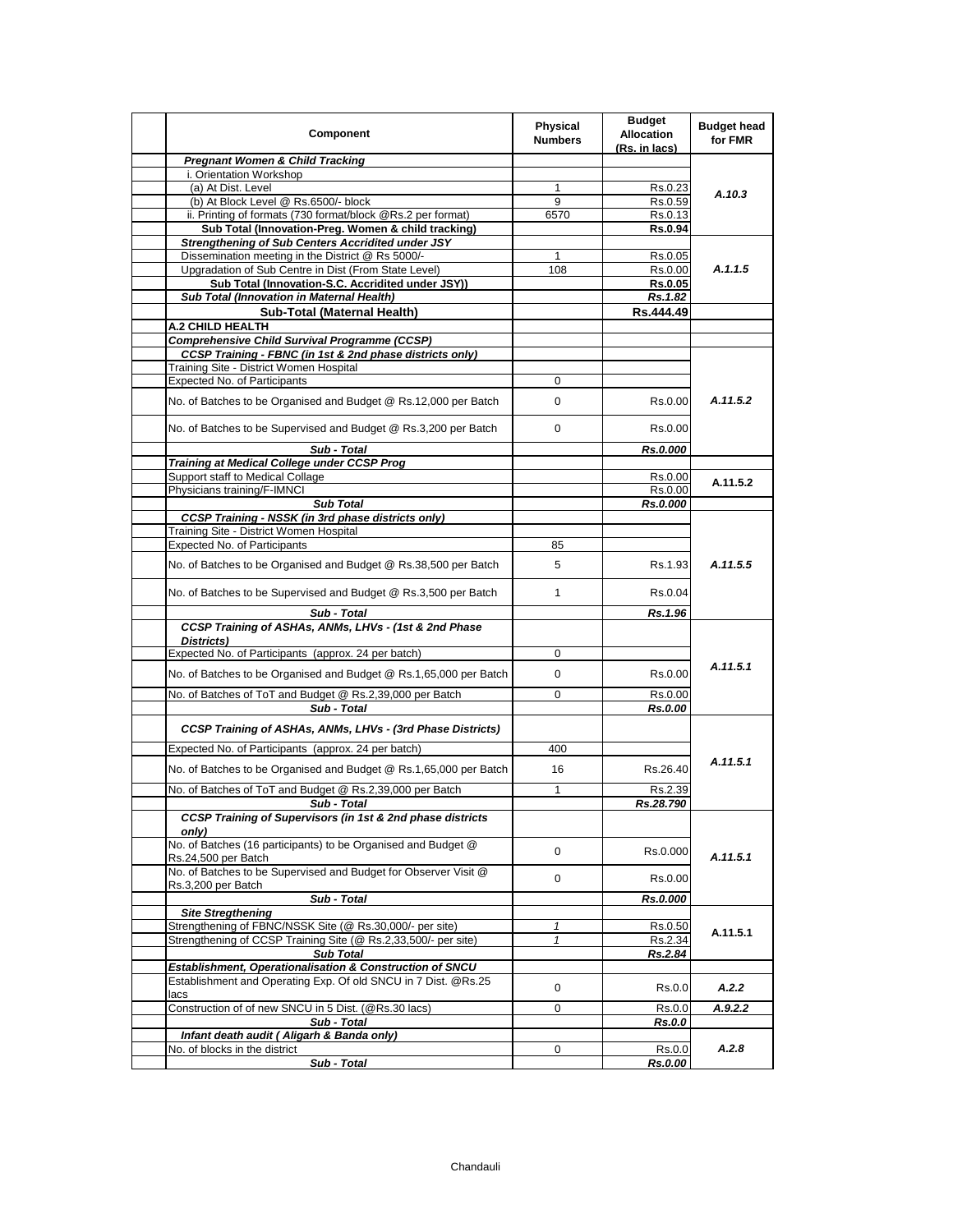| Component                                                                                             | <b>Physical</b><br><b>Numbers</b> | <b>Budget</b><br><b>Allocation</b><br>(Rs. in lacs) | <b>Budget head</b><br>for FMR |
|-------------------------------------------------------------------------------------------------------|-----------------------------------|-----------------------------------------------------|-------------------------------|
| Infant & Young Child feeding (IYCF)                                                                   |                                   |                                                     |                               |
| Mass Awareness Campaign during World Breastfeeding Week<br>Sub - Total                                | $\mathbf{1}$                      | Rs.0.50<br>Rs.0.50                                  | A.2.5                         |
| Supportive Supervision through Reputed Institutions (for 1st                                          |                                   |                                                     |                               |
| & 2nd pase districts only)                                                                            |                                   |                                                     |                               |
| One Supervisor per block @ Rs.5,000/- p.m. for 12 months                                              | 0                                 | Rs.0.0                                              |                               |
| Mobility for supervisors @ Rs.3,000/- p.m. for 12 months                                              | 0                                 | Rs.0.0                                              |                               |
| Institutional support @ Rs.5,000/- p.m. for 12 months                                                 | $\Omega$                          | Rs.0.0                                              |                               |
| Sub - Total                                                                                           |                                   | Rs.0.00                                             |                               |
| Sub-Total (CCSP)                                                                                      |                                   | Rs.34.09                                            |                               |
| Implementation of Bal Swasthya Poshan Mah (BSPM)                                                      |                                   |                                                     |                               |
| Joint Meetings of Health & ICDS - 2 Planning Meetings at District                                     | 1 Dist.                           | Rs 0.10                                             |                               |
| Level in a year @ Rs. 5000/- per meeting for 2 Rounds                                                 |                                   |                                                     |                               |
| Joint planning meeting of health and ICDS at Block level Rs. 2000 per<br>meeting for 2 rounds         | 9 Blocks                          | Rs 0.36                                             |                               |
| Joint Orientation of ASHAs & ANMs (@Rs. 25/- per participant) for 2                                   |                                   |                                                     |                               |
| Rounds                                                                                                | 1765 ANM and<br>AWW               | Rs.0.88                                             | A.2.7                         |
| Printing of Guidelines, Reporting & Monitoring Formats (@ Rs.2,000/- per<br>block/round) for 2 rounds | 9 Blocks                          | Rs.0.36                                             |                               |
| Dissemination meeting at District level Rs. 5000 per meeting per                                      | 1 Dist.                           | Rs.0.10                                             |                               |
| District for 2 Rounds                                                                                 |                                   |                                                     |                               |
| Sub - Total                                                                                           |                                   | Rs.1.80                                             |                               |
| <b>School Health Programme</b>                                                                        |                                   |                                                     |                               |
| Total No. of Blocks in the district                                                                   | 9                                 |                                                     |                               |
| No. of Schools to be covered (60 Schools per block)                                                   | 540                               |                                                     |                               |
| District Sensitization workshop                                                                       | 1                                 | Rs. 0.15                                            |                               |
| Contingencies for printing of Health Card, etc. (@Rs.500/- per school)                                | 540                               | Rs. 2.70                                            |                               |
| Budget for Mobility (@Rs.300 per visit x 1 visit)<br>Sub Total (Prog. Implementation)                 | 540                               | Rs. 1.62<br>Rs. 4.47                                |                               |
|                                                                                                       |                                   |                                                     |                               |
| Traning program for 40 schools per block (where<br>program is already running)                        | 360                               |                                                     |                               |
| Training of District Trainers- Honorarium to district traininer @ Rs.<br>350 *2days                   | 3                                 | Rs 0.02                                             |                               |
| Honorarium to traininees from block@ Rs. 400 *2days per block                                         | 27                                | Rs. 0.22                                            |                               |
| Training of Block Trainers - Honorarium to block resource persons @                                   |                                   |                                                     | A.2.4                         |
| Rs. 300 *2days*2 batches per block                                                                    | 27                                | Rs. 0.32                                            |                               |
| Honararium to Teachers @ Rs. 250*2 teachers per school *2 days                                        | 720                               | Rs. 3.60                                            |                               |
| <b>Sub Total (Training)</b>                                                                           |                                   | Rs. 4.16                                            |                               |
| For training program unspent balance is available at the district                                     |                                   | Rs. 2.65                                            |                               |
| <b>Actual Allocation for training</b>                                                                 |                                   | Rs. 1.51                                            |                               |
| Weighing scale, Ht./Wt Charts, Measuring tape etc. @ Rs1000 per<br>school x 20 new schools/block      | 180                               | Rs. 0.00                                            |                               |
| Procurement of IFA tablets (30 mg tablets) for all schools                                            | 8100000                           | Rs. 0.00                                            |                               |
| Procurement of deworming tablets for all schools                                                      | 162000                            | Rs. 0.00                                            |                               |
| <b>Sub Total (Procurement)</b>                                                                        |                                   | Rs. 0.00                                            |                               |
| <b>Total (School Health)</b>                                                                          |                                   | Rs. 5.98                                            |                               |
| Sub-Total (Child Health)                                                                              |                                   |                                                     |                               |
| <b>A3. Family Planning</b>                                                                            |                                   | Rs.41.87                                            |                               |
|                                                                                                       |                                   |                                                     |                               |
| <b>Terminal/Limiting Methods</b>                                                                      |                                   |                                                     | A.3.1                         |
| Dissemination of manuals on sterilization standards & quality<br>assurance of sterilization services  | $\mathbf{1}$                      | Rs. 0.40                                            | A.3.1.1                       |
| NSV Camps in Districts (6 camps/dist. @ Rs.35,000/- per camp)                                         | 6                                 | Rs. 2.10                                            | A.3.1.3                       |
| Compensation for Female Sterilization                                                                 | 11239                             | Rs. 112.39                                          | A.3.1.4                       |
| <b>Compensation for Male Sterilization</b>                                                            | 244                               | Rs. 3.66                                            | A.3.1.5                       |
| Accrediation of private providers of sterilization services                                           |                                   |                                                     |                               |
| <b>Female Sterilization</b>                                                                           |                                   | Rs. 0.25                                            | A.3.1.6                       |
| Male Sterilization (NSV)                                                                              |                                   | Rs. 0.05                                            |                               |
| <b>Spacing Methods</b>                                                                                |                                   |                                                     | A.3.2                         |
| IUD services at health facilities/compensation                                                        | 15423                             | Rs. 3.08                                            | A.3.2.2                       |
| Accrediation of private providers of IUD services                                                     |                                   | Rs. 0.03                                            | A.3.2.3                       |
| Family Welfare Counsellor@9000 per month                                                              | 2                                 | Rs. 2.16                                            | A.9.1.5                       |
| <b>Sub Total</b>                                                                                      |                                   | Rs. 124.12                                          |                               |
| <b>PCPNDT and Sex-Ratio</b>                                                                           |                                   |                                                     |                               |
| Visit of District Inspection & Monitoring Committee                                                   | 10                                | Rs. 0.10                                            | A R 1                         |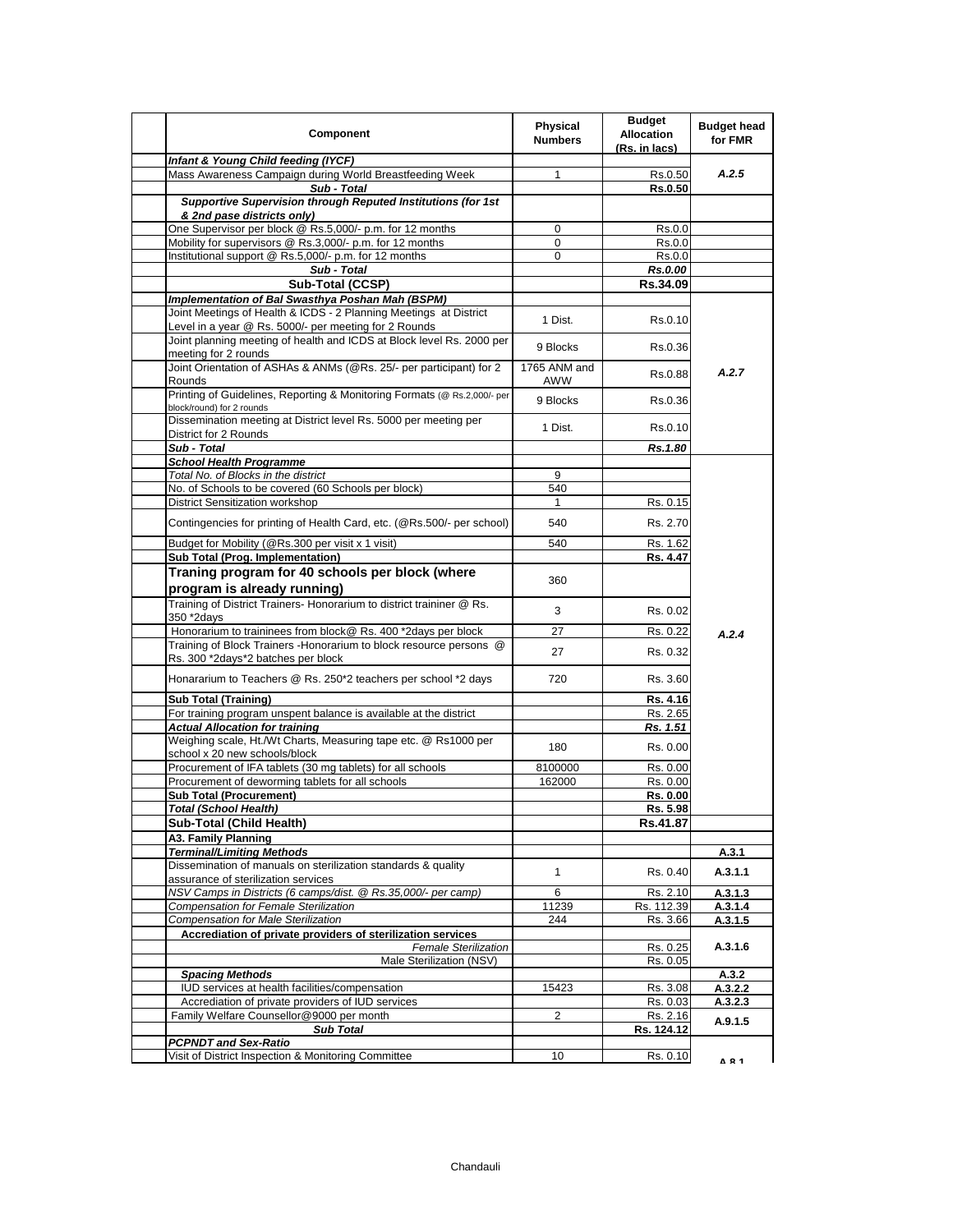| Component                                                                                                                                                                     | Physical<br><b>Numbers</b> | <b>Budget</b><br><b>Allocation</b><br>(Rs. in lacs) | <b>Budget head</b><br>for FMR |
|-------------------------------------------------------------------------------------------------------------------------------------------------------------------------------|----------------------------|-----------------------------------------------------|-------------------------------|
| Sensitization Workshop at District level                                                                                                                                      | 1                          | Rs. 0.40                                            | <b>A.U.T</b>                  |
| Organising Competions at Inter/Degree Colleges                                                                                                                                | 3                          | Rs. 0.10                                            |                               |
| Orientation of members of Dist advisory committee at Division                                                                                                                 |                            | Rs. 0.00                                            |                               |
| <b>IEC Activities &amp; Conigency</b>                                                                                                                                         |                            |                                                     |                               |
| <b>IEC Activities</b>                                                                                                                                                         |                            | Rs. 0.25                                            |                               |
| Contigency                                                                                                                                                                    |                            | Rs. 0.02                                            | A.12.4                        |
| TA/DA to Dist. level Staff for attending workshop, training, meetings                                                                                                         |                            | Rs. 0.20                                            |                               |
| <b>Sub Total</b>                                                                                                                                                              |                            | Rs. 1.07                                            |                               |
| <b>Sub-Total (Family Planning)</b>                                                                                                                                            |                            | Rs.125.19                                           |                               |
| A.4 ARSH                                                                                                                                                                      |                            |                                                     |                               |
| Saloni Scheme                                                                                                                                                                 |                            |                                                     |                               |
| No. of Blocks in District                                                                                                                                                     | 9                          |                                                     |                               |
| No. of Schools to be covered (10 Schools per block)                                                                                                                           | 90                         |                                                     | A.4.1                         |
| No. of Benificiaries (150 per school)                                                                                                                                         | 13500                      |                                                     |                               |
| Sensitization Workshop at District level                                                                                                                                      | $\mathbf{1}$               | Rs. 0.15                                            |                               |
| Budget for Visit of Medical Team (@Rs.300/- per visit x 2 visits per<br>school)                                                                                               | 180                        | Rs. 0.54                                            | A.4.2                         |
| Budget for Preparing Saloni Sabha (Rs.300/- p.m. per school x 10<br>months)                                                                                                   | 900                        | Rs. 2.70                                            |                               |
| Procurement of IFA tablets (100 mg tablets) for all schools                                                                                                                   | 648000                     | Rs.0.00                                             |                               |
|                                                                                                                                                                               |                            |                                                     |                               |
| Procurement of deworming tablets for all schools 2 tab/Benf.                                                                                                                  | 27000                      | Rs.0.00                                             | A.13.2.5                      |
| Sub-Total (Adolescent Health)                                                                                                                                                 |                            | Rs.3.39                                             |                               |
| A.5 Urban RCH                                                                                                                                                                 |                            |                                                     |                               |
| <b>Urban RCH plan /activities</b>                                                                                                                                             |                            |                                                     |                               |
| Building                                                                                                                                                                      | 0                          | Rs.0.00                                             |                               |
| Manpower(1Doctor @ 24000/month,1Staff Nurse@ 15000/month,2<br>ANMs@9000/month,2 Security guards @ 4000/month,1 Ayah                                                           | 0                          | Rs.0.00                                             |                               |
| 4000/month,& 1 Sweeper 2000/month                                                                                                                                             |                            |                                                     | A.5.1                         |
| Other Expenses                                                                                                                                                                | 0                          | Rs.0.00                                             |                               |
| IEC                                                                                                                                                                           | $\mathbf{0}$               | Rs.0.00                                             |                               |
| <b>Subtotal</b>                                                                                                                                                               |                            | <b>Rs.0.00</b>                                      |                               |
| The cost of Drugs(Rs 10,000/month/Health post) and consumables(Rs 3,000/month/Health Post) for Urban<br>RCH amounting to Rs 1.56 Lacs would be met from the Mission Flexipool |                            |                                                     |                               |
| <b>A9. INFRASTRUCTURE &amp; HR</b>                                                                                                                                            |                            |                                                     |                               |
| <b>Contractual Staff &amp; Services</b>                                                                                                                                       |                            |                                                     |                               |
| <b>Position</b>                                                                                                                                                               | No.                        | <b>Budget</b>                                       |                               |
| Contractual ANM (@Rs.9000/- pm)                                                                                                                                               | 25                         | Rs. 27.00                                           | A.9.1.1                       |
| Staff Nurse in the district (@Rs.15000/- pm)                                                                                                                                  | 10                         | Rs. 18.00                                           | A.9.1.3                       |
| MBBS (Male/Female) @ Rs.30000/- pm                                                                                                                                            | $\overline{7}$             | Rs. 25.20                                           |                               |
| Specialist at On Call basis for CHC (@ Rs.1000/- per visit) No. of                                                                                                            |                            | Rs. 0.40                                            |                               |
| calls for 6 moths<br>Specialist at On Call basis for Dist. Hospital (Male)/DCH(@ Rs.1000/-                                                                                    | 40                         |                                                     |                               |
| per visit)                                                                                                                                                                    | 80                         | Rs. 0.80                                            | A.9.1.4                       |
| Specialist at Dist. Hospital (Male)/DCH(@ Rs.40000/- pm for<br>MS/MD/MDS & @Rs.35000/- for Diploma holders)                                                                   | 2                          | Rs. 8.40                                            |                               |
| Specialist at DWH/DCH (@ Rs.40000/- pm for MS/MD/MDS &<br>@Rs.35000/- for Diploma holders)/MBBS(LMO if already on contract)                                                   | 2                          | Rs. 8.40                                            |                               |
| Paramedical staff/LT for CHC (@ Rs.9000/- pm)                                                                                                                                 | 5                          | Rs. 5.40                                            |                               |
| Paramedical staff for DH/DWH/DCH (@ Rs.9000/- pm)                                                                                                                             | 1                          | Rs. 1.08                                            | A.9.1.5                       |
| Data Assistant ( @ Rs.8000/- pm)                                                                                                                                              | 1                          | Rs. 0.96                                            |                               |
| Sub-Total (Human Resources)                                                                                                                                                   |                            | Rs.95.64                                            |                               |
| A.10. INSTITUTIONAL STRENGTHENING                                                                                                                                             |                            |                                                     |                               |
| Logistics Management/Improvement                                                                                                                                              |                            |                                                     |                               |
| <b>Stregthening of Logistic Management</b>                                                                                                                                    |                            |                                                     |                               |
|                                                                                                                                                                               |                            |                                                     |                               |
| Divisional logistic management                                                                                                                                                | 0                          | Rs. 0.00                                            |                               |
| <b>Transportation of Logistic</b><br>Divisional level @ Rs 50000/-                                                                                                            |                            |                                                     | A.10.2                        |
| District level @ Rs 30000/-                                                                                                                                                   | 0<br>1                     | Rs. 0.00<br>Rs. 0.30                                |                               |
|                                                                                                                                                                               |                            |                                                     |                               |
| Block level @ Rs 12000/-                                                                                                                                                      | 9                          | Rs. 1.08                                            |                               |
| <b>Sub-Total (Logistics Strengthening)</b>                                                                                                                                    |                            | <b>Rs.1.38</b>                                      |                               |
| <b>Rent for Sub-Centres</b>                                                                                                                                                   |                            |                                                     |                               |
| No. of SCs in Rented Bldgs & Budget @ Rs. 250/- p.m.                                                                                                                          | 69                         | Rs.2.07                                             | A.10.4                        |
| <b>Sub-Total (Sub Center Rent)</b>                                                                                                                                            |                            | Rs.2.07                                             |                               |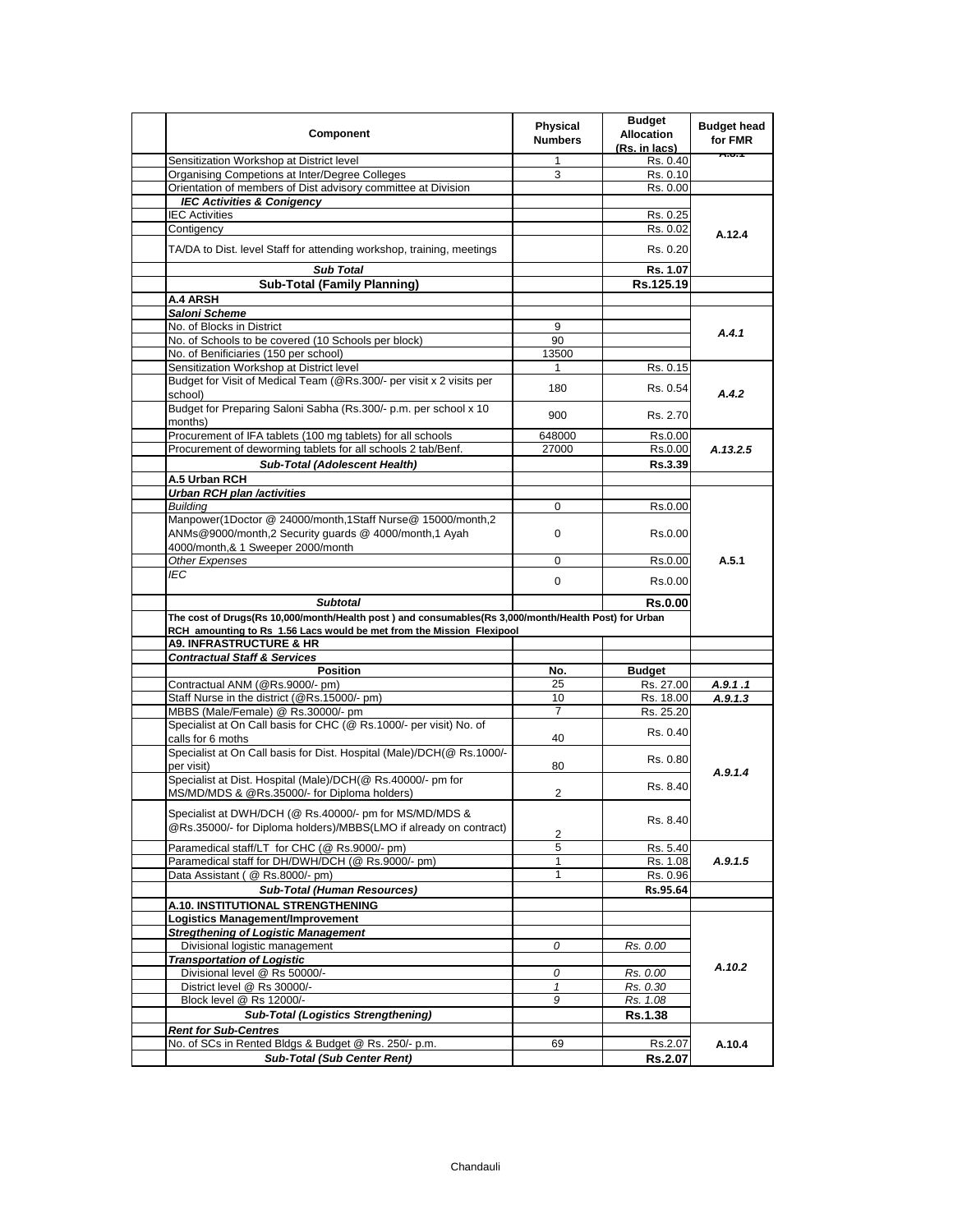| Component                                                                                                    | Physical<br><b>Numbers</b> | <b>Budget</b><br><b>Allocation</b><br>(Rs. in lacs) | <b>Budget head</b><br>for FMR |
|--------------------------------------------------------------------------------------------------------------|----------------------------|-----------------------------------------------------|-------------------------------|
| <b>A.11 TRAINING</b>                                                                                         |                            |                                                     |                               |
| <b>Training- Skill Birth Attendant</b>                                                                       |                            |                                                     |                               |
| <b>Training at DWH/Combined Hosp</b>                                                                         |                            |                                                     |                               |
| Target at DWH                                                                                                | 12                         |                                                     |                               |
| No. of Particpants per batch                                                                                 | $\overline{4}$             |                                                     |                               |
| No. of Batches                                                                                               | 3                          | Rs.3.31                                             |                               |
| New Site Stregthening at DWH                                                                                 |                            | Rs.0.15                                             |                               |
| Existing site stregthening                                                                                   |                            | Rs.0.40                                             |                               |
| Sub-Total (DWH-SBA)                                                                                          |                            | <b>Rs.3.86</b>                                      |                               |
| Training at FRU/24X7                                                                                         |                            |                                                     | A.11.3.1                      |
| Name of the selected Training Site FRU/24X7                                                                  | $\overline{\phantom{a}}$   |                                                     |                               |
| Target at FRU/24X7                                                                                           | 0                          |                                                     |                               |
|                                                                                                              | 0                          |                                                     |                               |
| No. of Particpants per batch<br>No. of Batches                                                               | $\mathbf{0}$               |                                                     |                               |
|                                                                                                              |                            | Rs.0.00                                             |                               |
| New Site Stregthening at FRU                                                                                 |                            | Rs.0.00                                             |                               |
| Existing site stregthening                                                                                   |                            | Rs 0.00                                             |                               |
| Sub-Total (FRU-SBA)                                                                                          |                            | <b>Rs.0.00</b>                                      |                               |
| Sub-Total(SBA Training)                                                                                      |                            | <b>Rs.3.86</b>                                      |                               |
| <b>A.14 PROGRAM MANAGEMENT</b>                                                                               |                            |                                                     |                               |
| Personal & Other Expense of Dist. PMU (Rs.94500/- pm)                                                        | 1                          | Rs.11.34                                            | A.14.2                        |
| Operational Cost (Rs. 60000/- pm)                                                                            | $\mathbf{1}$               | Rs.7.20                                             | A.14.4                        |
| <b>Sub-Total (Program Management)</b>                                                                        |                            | Rs.18.54                                            |                               |
| <b>Total for RCH Flexipool (Part A)</b>                                                                      |                            | Rs.736.43                                           |                               |
|                                                                                                              |                            |                                                     |                               |
| Part B - Mission Flexipool: William B - Mission                                                              |                            |                                                     |                               |
| Component                                                                                                    | Physical<br><b>Numbers</b> | <b>Budget</b><br><b>Allocation</b>                  | <b>Budget head</b><br>for FMR |
|                                                                                                              |                            | (Rs. in lacs)                                       |                               |
| <b>ASHA Scheme:-</b>                                                                                         |                            |                                                     | B.1                           |
| Periodic Training for ASHAs<br><b>ASHA Support System</b>                                                    |                            |                                                     | <b>B.1.1</b>                  |
| Replenishment of ASHA Kits & Budget (@ Rs. 500/- per kit*2 for 95%<br>ASHA)                                  | 1523                       | Rs.0.00                                             | B.1.2                         |
| Incentive to ASHAs (Avg. Rs.500/- p.m. for each ASHA for 85%<br>ASHAs)                                       | 1363                       | Rs.81.78                                            | <b>B.1.3</b>                  |
| Award to ASHA (Rs.5000/- for 1 ASHA in each block)                                                           | 9                          | Rs 0.45                                             |                               |
| Annual ASHA Sammelan (Rs.250/- per ASHA for 60% ASHAs)                                                       | 962                        | Rs.2.41                                             | B.1.1                         |
| Mobility to ASHAs (Rs.30/- per ASHA for 95% ASHAs)                                                           | 1523                       | Rs.5.48                                             |                               |
| Block level ASHA Payment Register (Rs.100/-per Register)                                                     | 9                          | Rs 0.01                                             | B.18.3.2                      |
| Printing of Voucher Booklet for ASHA (Rs.25/-per Booklet)                                                    | 1603                       | Rs.0.40                                             |                               |
| Budget ASHA Mentoring Group (Rs.10,000/- per District)                                                       | Quarterly                  | Rs.0.10                                             | <b>B.1.1</b>                  |
|                                                                                                              | Meeting                    |                                                     |                               |
| Sub-Total (ASHA Scheme):-                                                                                    |                            | Rs.90.63                                            |                               |
| <b>Untied Grant to Facilities</b>                                                                            |                            |                                                     | B.2                           |
| No. of CHCs & Budget @ Rs.0.50 lacs per facility                                                             | 5                          | Rs.2.50                                             | B.2.1                         |
| No. of BPHCs & Budget @ Rs.0.50 lacs per facility                                                            | 5                          | Rs.2.50                                             | B.2.2                         |
| No. of APHCs & Budget @ Rs.0.25 lacs per facility<br>No. of Sub Centres & Budget @ Rs.0.10 lacs per facility | 23<br>248                  | Rs.5.75<br>Rs.24.80                                 | B.2.2<br>B.2.3                |
| No.of VHSCs                                                                                                  | 620                        | Rs.0.00                                             |                               |
| No.of Revenue Villages & Budget @Rs.0.10 lacs per R.Village                                                  | 1409                       | Rs.140.90                                           | B.2.4                         |
| <b>Sub-Total (Untied Grants)</b>                                                                             |                            | Rs.176.45                                           |                               |
| <b>Annual Maintenance Grant to Facilities</b>                                                                |                            |                                                     |                               |
| No. of CHCs & Budget @ Rs.1.0 lacs per facility                                                              | 5                          | Rs.5.00                                             | <b>B.4</b><br>B.4.1           |
| No. of BPHCs & Budget @ Rs.1.0 lacs per facility                                                             | 5                          | Rs.5.00                                             |                               |
| No. of APHCs & Budget @ Rs.0.50 lacs per facility                                                            | 20                         | Rs.10.00                                            | B.4.2                         |
| No. of Sub Centres & Budget @ Rs.0.10 lacs per facility                                                      | 169                        | Rs.16.90                                            | B.4.3                         |
| <b>Sub-Total (Annual Maintenance Grants)</b>                                                                 |                            | Rs.36.90                                            |                               |
| <b>Funds to Rogi Kalyan Samitis</b>                                                                          |                            |                                                     | <b>B.6</b>                    |
| No. of District Hospitals & Funds @ Rs.5.0 lacs per facility                                                 | 1                          | Rs.5.00                                             | B.6.1                         |
| No. of CHCs & Funds @ Rs.1.0 lacs per facility                                                               | 5                          | Rs.5.00                                             | B.6.2                         |
| No. of BPHCs & Funds @ Rs.1.0 lacs per facility                                                              | 5                          | Rs.5.00                                             | B.6.3                         |
| No. of APHCs & Funds @ Rs.1.00 lacs per facility                                                             | 23                         | Rs.23.00                                            | B.6.4                         |
| Sub-Total (Funds for RKS)                                                                                    |                            | Rs.38.00                                            |                               |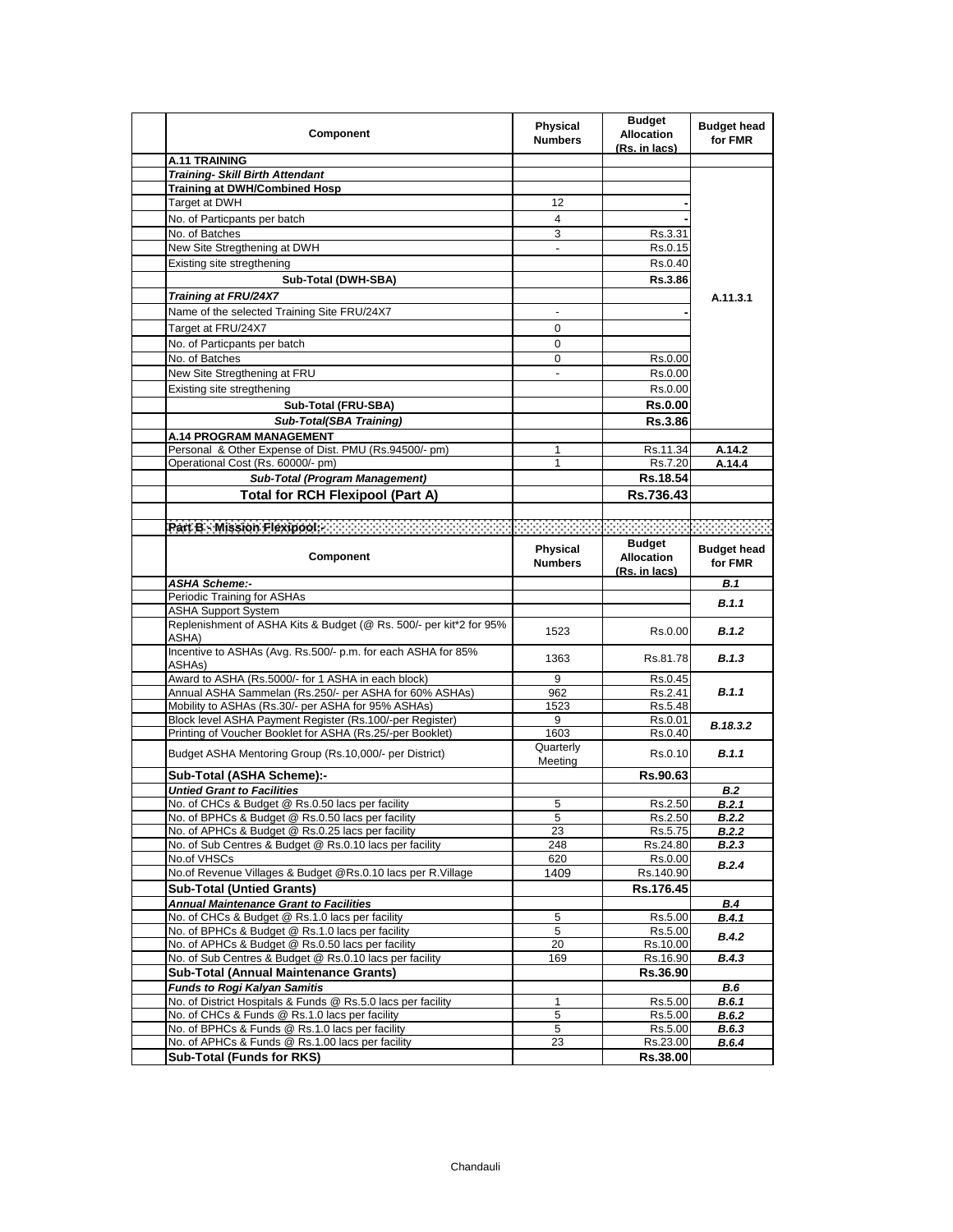| Component                                                                             | Physical<br><b>Numbers</b> | <b>Budget</b><br><b>Allocation</b><br>(Rs. in lacs) | <b>Budget head</b><br>for FMR |
|---------------------------------------------------------------------------------------|----------------------------|-----------------------------------------------------|-------------------------------|
| <b>Operationalisation of District Drug Warehouses</b>                                 |                            |                                                     |                               |
| Contractual Staff (@Rs.2.94 lacs/yr)                                                  | $\mathbf{1}$               | Rs.2.94                                             | <b>B.21</b>                   |
| Contingency Expenses (@Rs.2.0 lacs/yr)                                                | $\mathbf{1}$               | Rs.2.00                                             |                               |
| Sub-Total (Ope. of District Drug Warehouses)                                          |                            | Rs.4.94                                             |                               |
| <b>Mobility Support to DWH &amp; District Combined Hospital</b>                       |                            |                                                     | B.27.8                        |
| Mobility Support to DWH/DCH @Rs.18000/- Per month.                                    | 0                          | Rs.0.00                                             |                               |
| Sub-Total (Funds for Mobility Support to DWH & DCH)                                   |                            | <b>Rs.0.00</b>                                      |                               |
| <b>Mobility Support for Monitoring &amp; Supervision.</b>                             |                            |                                                     |                               |
| Mobility Support to District Community Mobilizer (@Rs.800/-per day X<br>8 days/month) | $\mathbf{1}$               | Rs.0.77                                             |                               |
| Mobility Support to District Account Manager (@Rs.800/-per day X 6<br>days/month)     | $\mathbf{1}$               | Rs.0.58                                             | B.18.3.2                      |
| Mobility Support to District Programme Manager (@Rs.800/-per day X)<br>8 days/month)  | $\overline{\phantom{0}}$   | Rs.0.00                                             |                               |
| Sub-Total(Mobility Support for Monit. & Supervision)                                  |                            | <b>Rs.1.34</b>                                      |                               |
| <b>Supervision of ANM/ASHAs</b>                                                       |                            |                                                     |                               |
| Vehicle for Mobility @Rs.18000/-month/block                                           | 9                          | Rs.19.44                                            | B.18.3.2                      |
| <b>Sub-Total (Supervision of ANM/ASHAs)</b>                                           |                            | Rs.19.44                                            |                               |
| <b>Vehicle Support for Specialist</b>                                                 |                            |                                                     |                               |
| One Vehicle for 5 block level facility (@Rs.18000/-month)                             |                            |                                                     | <b>B.27.8</b>                 |
|                                                                                       | $\overline{2}$             | Rs.4.32                                             |                               |
| <b>Sub-Total (Vehicle Support for Specialist)</b>                                     |                            | <b>Rs.4.32</b>                                      |                               |
| <b>Diesel for Generator for District Hospitals</b>                                    |                            |                                                     | <b>B.28</b>                   |
| Diesel Support for generator (@Rs.1 lac per month)                                    | 1                          | Rs.12.00                                            |                               |
| <b>Sub-Total (Diesel Support for District Hospital)</b>                               |                            | Rs.12.00                                            |                               |
| Diesel Support for Generator in Fully Functional CHC.                                 |                            |                                                     |                               |
| Diesel Support for Fully functional CHC (@Rs.35000/-per month)                        | 5                          | Rs.21.00                                            | <b>B.28</b>                   |
| Diesel Support for CHC functional in BPHC building (@Rs.13500/-per<br>month)          | 5                          | Rs.8.10                                             |                               |
| Sub-Total (Diesel Support for fully functional CHCs)                                  |                            | Rs.29.10                                            |                               |
| Saas Bahu Sammelans (1 each at District)                                              |                            |                                                     |                               |
| No. of Sammellans & Budget (@Rs. 1.50 lac. Per District)                              | 1                          | Rs.1.50                                             | B.7.1                         |
| Sub-Total (Saas Bahu Sammelan)                                                        |                            | Rs.1.50                                             |                               |
| Tehsil level Pradhan Sammelan                                                         |                            |                                                     |                               |
| No. of Sammelans & Budget (@Rs.40,000 per Sammelan)                                   | 3                          | Rs.1.20                                             | <b>B.8.2</b>                  |
| Sub-Total (Tehsil level Pradhan Sammelan)                                             |                            | Rs.1.20                                             |                               |
| <b>Organization of Swasthya Mela</b>                                                  |                            |                                                     |                               |
| Organization of S.Mela @Rs.20000/- Mela/Month at each block.                          | 9                          | Rs.21.60                                            | <b>B.10.1</b>                 |
|                                                                                       |                            | Rs.21.60                                            |                               |
| Sub-Total (Swasthya Mela)                                                             |                            |                                                     |                               |
| <b>Concurrent Audit</b>                                                               | $\mathbf{1}$               |                                                     | <b>B.27.5</b>                 |
| Budget @ Rs. 4000/- per month for 12 months                                           |                            | Rs.0.48                                             |                               |
| Sub-Total (Concurrent Audit)                                                          |                            | <b>Rs.0.48</b>                                      |                               |
| Health Management Information System (HMIS):-                                         |                            |                                                     |                               |
| Hiring of Vehicle for District HMIS Nodal Officer (@Rs.800/- Visit)                   | 3                          | Rs.0.29                                             |                               |
| Mobility Support for Block HMIS Nodal Officer (@Rs.600/-month)                        | 9                          | Rs.0.65                                             | <b>B.21</b>                   |
| Internet Connectivity @Rs.400/- per month/computer                                    | 10                         | Rs.0.48                                             |                               |
| Consumables & Stationary for Computer, printer (Rs.400/-per<br>month/facility)        | 10                         | Rs.0.48                                             |                               |
| Sub-Total (HMIS)                                                                      |                            | <b>Rs.1.90</b>                                      |                               |
| <b>Programme Management:-</b>                                                         |                            |                                                     |                               |
| <b>Expenses at Additional Director level:-</b>                                        |                            |                                                     |                               |
| Mobility @Rs.2500/-per District per Month.                                            | 0                          | Rs.0.00                                             |                               |
| Contingency Expenses @Rs.5000/- month.                                                | 0                          | Rs.0.00                                             | B.27.6                        |
| Sub-Total (Exp.at Addl.Director level)-                                               |                            | <b>Rs.0.00</b>                                      |                               |
| <b>Operational Cost for Block Project Management Unit</b>                             |                            |                                                     |                               |
| Honoraria to Block Data Assistant @Rs.8000/-Per Month                                 |                            |                                                     |                               |
|                                                                                       | 9                          | Rs.8.64                                             | B.27.1                        |
| Communication support to Block Program Manager @Rs.500/-P.M.                          | 9                          | Rs.0.54                                             |                               |
| Sub-Total (Operational Cost for BPMU)                                                 |                            | Rs.9.18                                             |                               |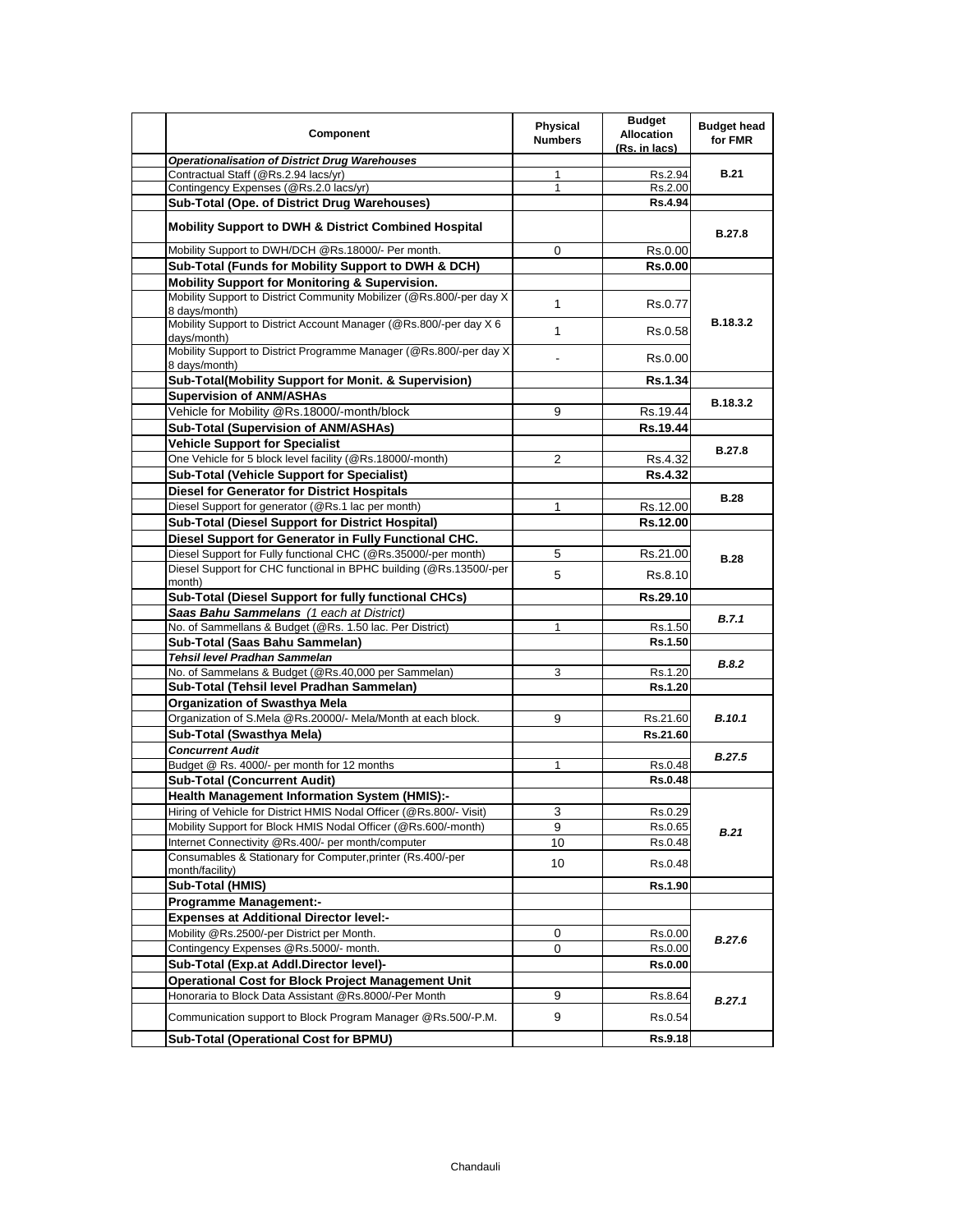|     | Component                                                                                                                                                                                                                                                                           | <b>Physical</b><br><b>Numbers</b> | <b>Budget</b><br><b>Allocation</b><br>(Rs. in lacs) | <b>Budget head</b><br>for FMR |
|-----|-------------------------------------------------------------------------------------------------------------------------------------------------------------------------------------------------------------------------------------------------------------------------------------|-----------------------------------|-----------------------------------------------------|-------------------------------|
|     | <b>Provision of Contractual Staff (AYUSH)</b>                                                                                                                                                                                                                                       |                                   |                                                     |                               |
|     | <b>Position</b>                                                                                                                                                                                                                                                                     | No.                               | <b>Budget</b>                                       |                               |
|     | ISM Lady Doctors (@ Rs.24,000/- per month)                                                                                                                                                                                                                                          | 10                                | Rs.37.92                                            | <b>B.14.4</b>                 |
|     | AYUSH Doctors (@ Rs.24,000/- per month)                                                                                                                                                                                                                                             | 4                                 |                                                     |                               |
|     | AYUSH Pharmacists (@ Rs.9,000/- per month)                                                                                                                                                                                                                                          | 12                                | Rs.12.96                                            | B.14.1                        |
|     | Sub-Total (Contractual Staff - AYUSH)                                                                                                                                                                                                                                               |                                   | Rs.50.88                                            |                               |
|     | Integrated Skill Refresher Training for ANM & LHV.                                                                                                                                                                                                                                  |                                   |                                                     |                               |
|     | Total Work load for the year                                                                                                                                                                                                                                                        | 33                                |                                                     | B.16.3.1                      |
|     | Total no. of Proposed Batches & Budget @Rs.165950/- per batch.                                                                                                                                                                                                                      | $\overline{2}$                    | Rs.3.32                                             |                               |
|     | Sub-Total (Integrated skill training for ANM/LHV)                                                                                                                                                                                                                                   |                                   | Rs.3.32                                             |                               |
|     | <b>Infrastructure &amp; Manpower for UIP</b>                                                                                                                                                                                                                                        |                                   |                                                     |                               |
|     | Mobile Workshop at Regional Depot @Rs.4 Lac.                                                                                                                                                                                                                                        | 0                                 | Rs.0.00                                             |                               |
|     | Renovation & Electrification of WIC/WIF                                                                                                                                                                                                                                             | 0                                 | Rs.0.00                                             |                               |
|     | Expansion of Cold Chain Store at Regional/Divisional Depo                                                                                                                                                                                                                           | 0                                 | Rs.0.00                                             | B.26.5                        |
|     | Expansion of Cold Chain Workshop @Rs.50000/-year/District.                                                                                                                                                                                                                          | 1                                 | Rs.0.50                                             |                               |
|     | Mobility Support to Block (1 Vehicle @Rs.800/-per block for 6 days in                                                                                                                                                                                                               | 9                                 | Rs.5.18                                             |                               |
|     | a month for 12 months)<br>IVRS System for Tracking of Beneficiaries.                                                                                                                                                                                                                | 0                                 |                                                     |                               |
|     | Sub - Total (Infrasturcture & Manpower for UIP)                                                                                                                                                                                                                                     |                                   | Rs.0.00                                             | B.18.3.2                      |
|     |                                                                                                                                                                                                                                                                                     |                                   | Rs.5.68                                             |                               |
|     | a a sa tantara                                                                                                                                                                                                                                                                      |                                   |                                                     |                               |
|     | Total for Mission Flexipool (Part B)                                                                                                                                                                                                                                                |                                   | Rs.508.86                                           |                               |
| SI. | Component                                                                                                                                                                                                                                                                           | <b>Physical</b><br><b>Numbers</b> | <b>Budget</b><br><b>Allocation</b><br>(Rs. in lacs) |                               |
|     | Routine Immunization (Part C) And Charles Inc.                                                                                                                                                                                                                                      |                                   | रविवरप्रवस्तु                                       |                               |
|     | Total Number of Immunization Sessions to be organized in the District                                                                                                                                                                                                               | 19368<br>Sessions/Year            |                                                     |                               |
|     | Mobility support for supervision: Supervisory visits by district level<br>officers for monitoring and supervision of RI @ Rs 50000 /District for<br>district level officers (this includes POL and maintenance) per year                                                            | 1                                 | Rs 0.50                                             |                               |
|     | Alternate Vaccine delivery @ Rs 50/- sessionx 3 months(April-<br>June10) +2 Vehicles /Blocks for 8 days /month for 9 months (July10-<br>March 11)                                                                                                                                   | 19368<br>Sessions/Year            | Rs.9.68                                             |                               |
|     | Focus on Urban slum & underserved areasHiring an ANM @<br>Rs.300/session for four sessions/month/slum of 10000 population and<br>Rs.200/- per month as contingency per slum of i.e. total expense of<br>Rs. 1400/- per month per slum of 10000 population                           | 0                                 | Rs.0.00                                             |                               |
|     | Mobilization of children by ASHA /RI Mobilizer @ Rs 150/- per session                                                                                                                                                                                                               | 19368<br>Sessions/Year            | Rs.29.05                                            |                               |
|     | Support for Computer Assistant for RI reporting (with annual<br>increment of 10% wef from 2010-11Districts @ Rs 8000- 10,000 p.m                                                                                                                                                    | 1                                 | Rs.1.06                                             |                               |
|     | Printing and dissemination of tally sheets, monitoring forms, etc. @<br>Rs 1 /beneficiary                                                                                                                                                                                           | 65276<br>Benefiaceries            | Rs.0.65                                             |                               |
|     | Quarterly Review & feedback meeting exclusive for RI at district level<br>with one Block MOIC, ICDS CDPO and other stakeholders<br>stakeholders @ Rs 100/- per participant for meeting expenses (lunch,<br>organizational expenses)                                                 | 27                                | Rs.0.11                                             |                               |
|     | Quarterly Review Meetings at Block level Quarterly Review &<br>feedback meeting for exclusive for RI at Block level @Rs 50/-ppas<br>honorarium for ASHA (travel) and Rs 25 /-person at the disposal of<br>MOIC for meeting expenses (refreshments, stationary and Misc<br>expences) | 1956                              | Rs.2.58                                             |                               |
|     | District level orientation training for 2 days of ANM, Multipurpose<br>Health worker @ Rs67300/batch with 20 participants in each batch                                                                                                                                             | 4 Batch                           | Rs.2.69                                             |                               |
|     | One day cold chain handelers training for block level cold chain<br>12 handlers @ Rs. 26,000 per batch and Rs. 3000 for obsever<br>nominated by State level                                                                                                                         | 1Batch                            | Rs.0.29                                             |                               |
|     | One day Training of block level data handlers by DIO and District<br>Cold chain Officer to train about the reporting formats of Immunization<br>and NRHM Rs 300/Participant/Block                                                                                                   | 9                                 | Rs.0.03                                             |                               |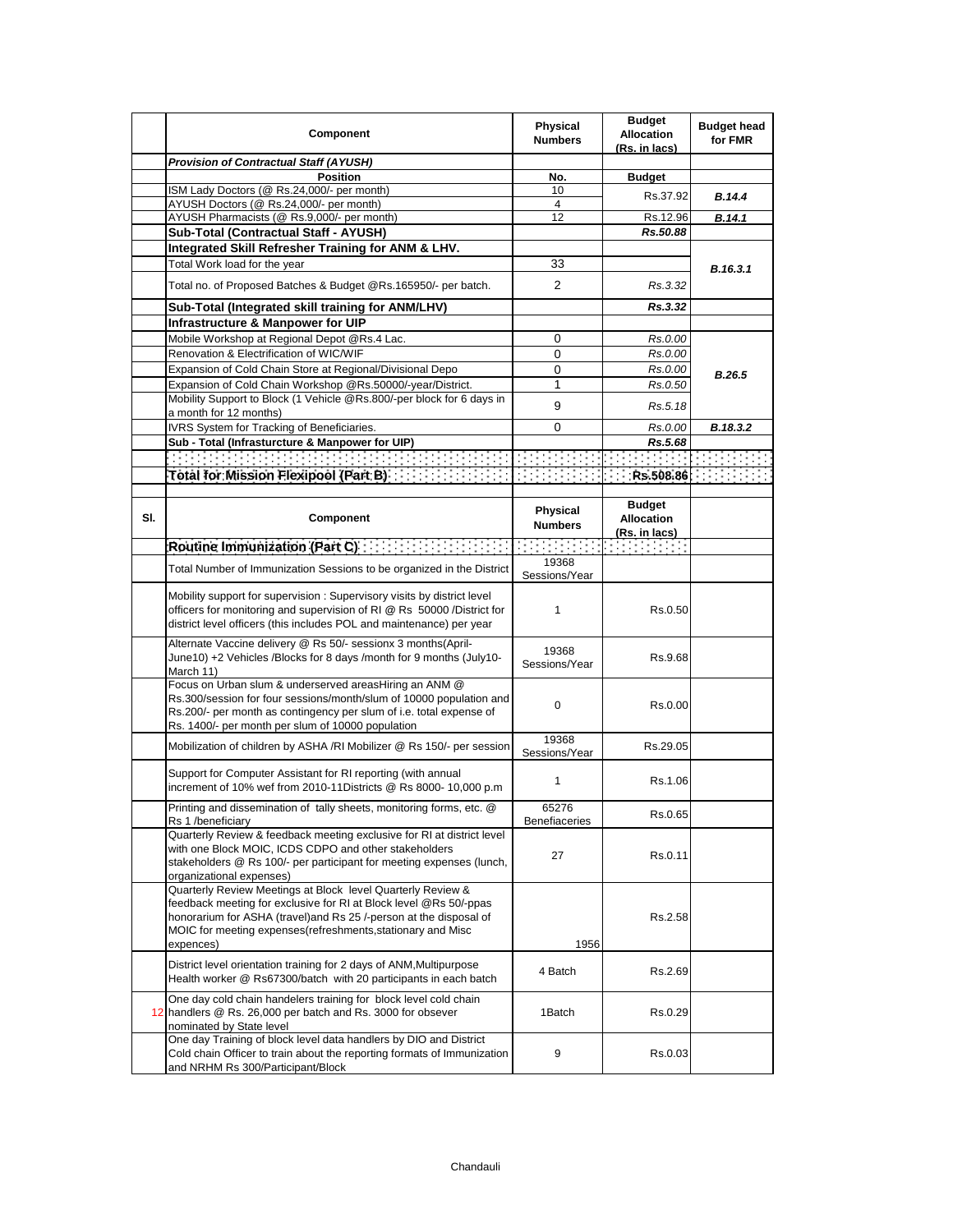|              | Component                                                                                                                                                           | <b>Physical</b><br><b>Numbers</b> | <b>Budget</b><br><b>Allocation</b><br>(Rs. in lacs) | <b>Budget head</b><br>for FMR |
|--------------|---------------------------------------------------------------------------------------------------------------------------------------------------------------------|-----------------------------------|-----------------------------------------------------|-------------------------------|
|              | Microplanning at SC levelRs 100/- per subcentre (meeting at block<br>level, logistic)                                                                               | 248                               | Rs 0.25                                             |                               |
|              | Microplanning at Block & District levelFor consolidation of microplan<br>at PHC/CHC level @ Rs 1000/- block & at district level @ Rs 2000/-<br>per district         | 1District & 9<br><b>Block</b>     | Rs.0.11                                             |                               |
|              | Consumables for computer including provision for internet access for<br>RIMSRs 400/- Month / Districts                                                              | $\mathbf{1}$                      | Rs.0.05                                             |                               |
|              | Red/Black Plastic bags etc, 2 bags per session @ Rs. 2/Bag                                                                                                          | 19368<br>Sessions/Year            | Rs.0.89                                             |                               |
|              | Purchase of Bleach/Hypochlorite solution for cold chain points                                                                                                      | 10Vaccine<br>storage points       | Rs 0.05                                             |                               |
|              | Purchase of Twin bucket Rs 400 per PHC/CHC per year                                                                                                                 | 10 Vaccine<br>storage points      | Rs.0.04                                             |                               |
|              | Funds for purchase of small polythene zipper bags to keep vaccines<br>in the vaccine carriers Rs. 0.5/polythene bag X total number of<br>sessions/year +10% wastage | 19368<br>Sessions/Year            | Rs.0.11                                             |                               |
|              | Funds for preparing disposal pit for disposal of sharp immunization<br>waste. Rs. 3500/pit with 50% pits                                                            | 5 Pits                            | Rs 0.18                                             |                               |
|              | <b>RI</b> subtotal                                                                                                                                                  |                                   | Rs.48.32                                            |                               |
|              | <b>Cold Chain maintenance</b>                                                                                                                                       | 1District & 16                    |                                                     |                               |
|              | Cold chain maintenance@Rs 500/Block & Rs 10,000/District/Year<br>POL for vaccine delivery from State to District and from district to                               | <b>Block</b>                      | Rs.0.10                                             |                               |
|              | PHC/CHCs@ Rs. 100000/- district/Year)                                                                                                                               | 1District                         | Rs.1.00                                             |                               |
|              | <b>Subtotal Cold Chain</b><br><b>Total Part C</b>                                                                                                                   |                                   | Rs.1.10<br>Rs.49.42                                 |                               |
|              |                                                                                                                                                                     |                                   |                                                     |                               |
|              | Part D National Program                                                                                                                                             |                                   |                                                     |                               |
|              | 1. NPCB                                                                                                                                                             |                                   |                                                     |                               |
| SI.          | Component                                                                                                                                                           | <b>Physical</b><br><b>Numbers</b> | <b>Budget</b><br><b>Allocation</b><br>(Rs. in lacs) | <b>Budget Head</b><br>for FMR |
| 1.1          | Govt Sector 30% of Tot. Trgt @531/cat.oprt.(IOL)                                                                                                                    | 1991                              | 1057221                                             |                               |
| 1.2          | NGO Sector 20% of Tot Trgt @ 656/Cat. Oprt.(IOL)                                                                                                                    | 1328                              | 871168                                              |                               |
| 1.3          | Pvt. Sector 50% of Tot trgt.                                                                                                                                        | 3319                              | 0                                                   |                               |
|              | <b>Sub Total</b>                                                                                                                                                    | 6638                              | 1928389                                             |                               |
| $\mathbf{2}$ | SES (Free Spec. to Children) @ of 100/-Spec                                                                                                                         | 691                               | $\Omega$                                            |                               |
| 3            | Vision Centre @ 50,000/Centre Equipment                                                                                                                             | 1 Govt/NGO                        | 50000                                               |                               |
| 4            | Operations other than Cataract                                                                                                                                      | 110                               | 110000                                              |                               |
| 5            | Eye Collection @ 500/Cornea.                                                                                                                                        |                                   | 0                                                   |                               |
|              | <b>Total allocated for the District in Rs.</b>                                                                                                                      |                                   | 2088389                                             |                               |
|              | 2. RNTCP(GFATM)                                                                                                                                                     |                                   |                                                     |                               |
| SI.          | Component                                                                                                                                                           | <b>Physical</b><br><b>Numbers</b> | <b>Budget</b><br><b>Allocation</b><br>(Rs. in lacs) | <b>Budget Head</b><br>for FMR |
|              | 1 CIVIL WORKS                                                                                                                                                       |                                   | 28700<br>228000                                     |                               |
|              | 2 LABORATORY MATERIALS<br>3 HONERARIUM                                                                                                                              |                                   | 253575                                              |                               |
|              | 4 IEC/PUBLICITY                                                                                                                                                     |                                   | 170420                                              |                               |
|              | 5 EQUIPMENT MAINTENANCE                                                                                                                                             |                                   | 82800                                               |                               |
|              | 6 TRAINING                                                                                                                                                          |                                   | 136700                                              |                               |
|              | 7 POL & VEHICLE MAINTENANCE<br>8 VEHICLE HIRING CHARGES                                                                                                             |                                   | 80000<br>238500                                     |                               |
|              | 9 NGO/PP SUPPORT                                                                                                                                                    |                                   | 169080                                              |                               |
|              | 10 MISCELLANEOUS EXPENSES                                                                                                                                           |                                   | 199500                                              |                               |
|              | 11 CONTRACTUAL SERVICES                                                                                                                                             |                                   | 1803000                                             |                               |
|              | 12 PRINTING                                                                                                                                                         |                                   | 130500                                              |                               |
|              | 13 RESEARCH & STUDIES<br><b>14 MEDICAL COLLEGES</b>                                                                                                                 |                                   |                                                     |                               |
|              | 15 PROCUREMENT OF VEHICLES                                                                                                                                          |                                   | $\mathbf 0$                                         |                               |
|              |                                                                                                                                                                     |                                   |                                                     |                               |
|              | 16 PROCUREMENT OF EQUIPMENT                                                                                                                                         |                                   |                                                     |                               |
|              | Sub-TOTAL                                                                                                                                                           |                                   | 3520775<br>3520775                                  |                               |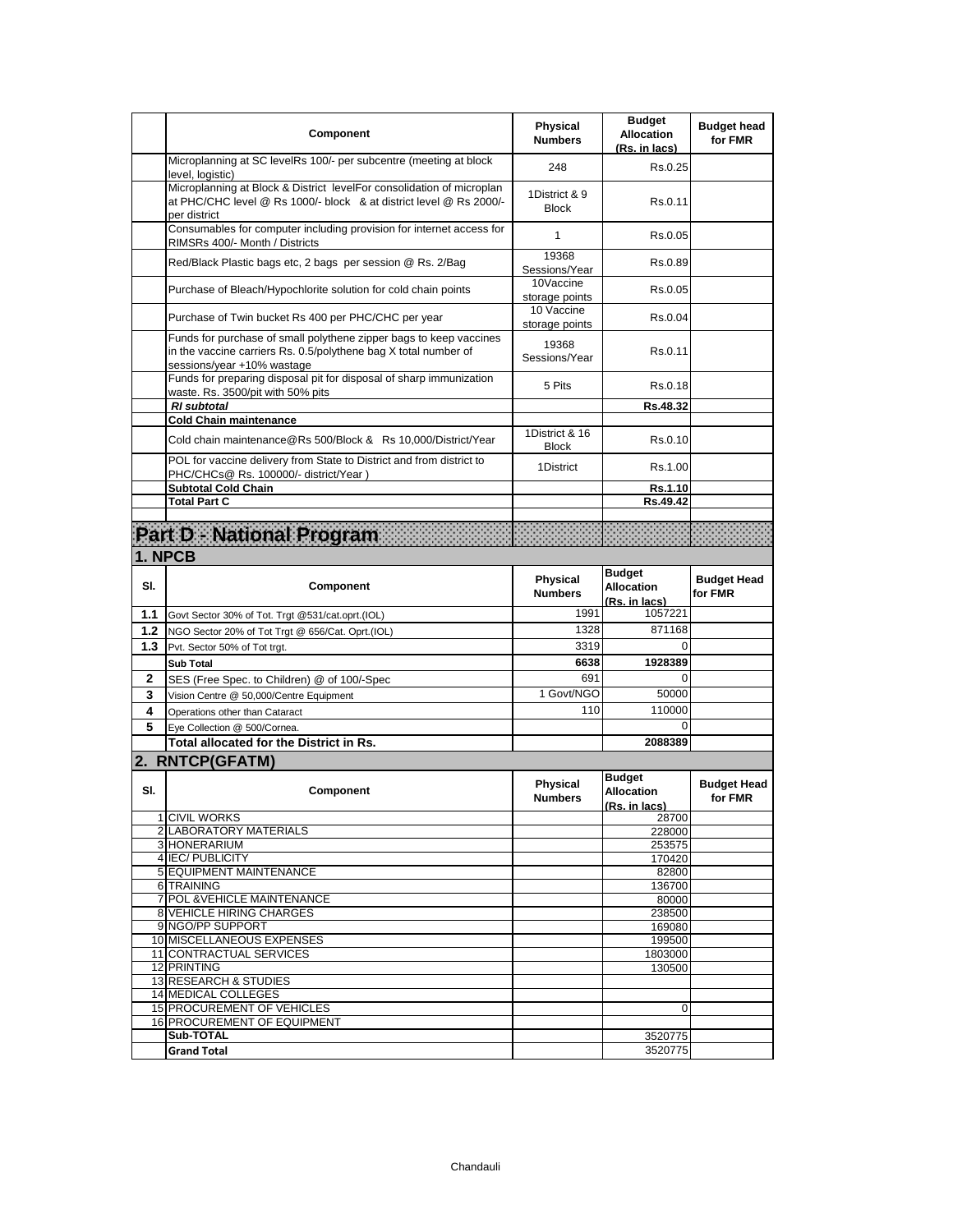|                | Component                                                                                    | <b>Physical</b><br><b>Numbers</b> | <b>Budget</b><br><b>Allocation</b><br>(Rs. in lacs) | <b>Budget head</b><br>for FMR |
|----------------|----------------------------------------------------------------------------------------------|-----------------------------------|-----------------------------------------------------|-------------------------------|
| 3. NLEP        |                                                                                              |                                   |                                                     |                               |
|                | <b>Activities</b>                                                                            | Physical<br><b>Targets</b>        | <b>Financial</b>                                    |                               |
|                |                                                                                              |                                   | <b>Allocation</b>                                   |                               |
| 1              | <b>Contractual Services- Driver</b>                                                          |                                   |                                                     |                               |
|                | Remuneration @ Rs. 7,000/= P.M.                                                              | 0                                 | 0                                                   |                               |
|                | Sub total                                                                                    |                                   | 0                                                   |                               |
| $\overline{2}$ | <b>Office Maintenance</b>                                                                    |                                   |                                                     |                               |
|                | Telephone/Fax/Internet @ Rs. 15,000/= P.A.                                                   |                                   | 15000                                               |                               |
|                | Office Operation & Maintenance @ Rs. 18,000/= P.A.                                           |                                   | 18000                                               |                               |
|                | Consum-ables Stationery @ Rs. 24,000 P.A.                                                    |                                   | 24000                                               |                               |
|                | Maintenance of Office Equipment & Furniture etc.                                             |                                   | 15000                                               |                               |
|                | Sub total                                                                                    |                                   | 72000                                               |                               |
|                | 3 Mobility-                                                                                  |                                   |                                                     |                               |
|                | Vehicle operation / hiring of 1 Vehicle @ Rs 75000 P.A.                                      |                                   | 75000                                               |                               |
|                | Sub total                                                                                    |                                   | 75000                                               |                               |
| $\overline{4}$ | <b>Training</b>                                                                              |                                   |                                                     |                               |
|                | 4 Days' Training of newly recruited Medical Officers @ Rs 28,000 per<br>batch of 30 trainees | 15                                | 14000                                               |                               |
|                | 3 Days' Training of newly recruited Health Workers @ Rs 24,000 per<br>batch of 30 trainees   | 0                                 | $\mathbf 0$                                         |                               |
|                | 2 Days' Refresher Training of Medical Officers @ Rs 16,000 per<br>batch of 30 trainees       | 60                                |                                                     |                               |
|                | 2 Days' Refresher Training of Health Workers @ Rs 16,000 per                                 |                                   |                                                     |                               |
|                | batch of 30 trainees                                                                         | 90                                | 80000                                               |                               |
|                | Sub total                                                                                    |                                   | 94000                                               |                               |
|                | 5 Procurement                                                                                |                                   |                                                     |                               |
|                | Supportive medicines and other items for patients @ Rs39 per patient<br>under treatment      |                                   | 17100                                               |                               |
|                | Splints, Crutches, Items for Deformity Patients Rs. 15/= per patient<br>under treatment      |                                   | 7000                                                |                               |
|                | Patient Welfare Rs. 26/= per patient under treatment                                         |                                   | 11500                                               |                               |
|                | Printing of forms @ Rs. 39/= per patient under treatment                                     |                                   | 17100                                               |                               |
|                | Sub total                                                                                    |                                   | 52700                                               |                               |
|                | 6 IEC Activities                                                                             |                                   |                                                     |                               |
|                | Rallies @ Rs. 5,000/= each                                                                   | 2                                 | 10000                                               |                               |
|                | School Quiz @ Rs. 1000/= each                                                                | 10                                | 10000                                               |                               |
|                | IPC workshops of ASHA @ Rs. 5000/= each                                                      | 2                                 | 10000                                               |                               |
|                | Health Mela in local festivals, Melas etc. @ Rs. 5,000/= each                                |                                   | 5000                                                |                               |
|                | Sub total                                                                                    |                                   | 35000                                               |                               |
| $\overline{7}$ | <b>Urban Leprosy Project</b>                                                                 |                                   |                                                     |                               |
|                | <b>Supportive Medicines</b>                                                                  |                                   |                                                     |                               |
|                | Monitoring & Supervision                                                                     |                                   |                                                     |                               |
|                | MDT delivery & follow-up services                                                            |                                   |                                                     |                               |
|                | Sub total                                                                                    |                                   | $\mathbf 0$                                         |                               |
|                | 8 Incentive to Ashas                                                                         |                                   | 44000                                               |                               |
|                | 9 Review Meetings                                                                            |                                   | 18000                                               |                               |
|                | 10 Disability Prevention & Medical Rehabilitation                                            |                                   |                                                     |                               |
|                | Screening Camp for selection of RCS patients                                                 |                                   | 0                                                   |                               |
|                | Screening Camp - miscellaneous expenses                                                      |                                   | 0                                                   |                               |
|                | Screening Camp- Self Care Kits & patient Welfare items                                       |                                   | 0                                                   |                               |
|                | Sub total                                                                                    |                                   | 0                                                   |                               |
| 11             | <b>Cash Assistance</b>                                                                       |                                   |                                                     |                               |
|                | Cash assistance- POL for Vehicle                                                             |                                   | 20000                                               |                               |
|                | Cash assistance- TA DA for Leprosy Staff                                                     |                                   | 40000                                               |                               |
|                | Sub total                                                                                    |                                   | 60000                                               |                               |
|                | <b>Grand Total</b>                                                                           |                                   | 450700                                              |                               |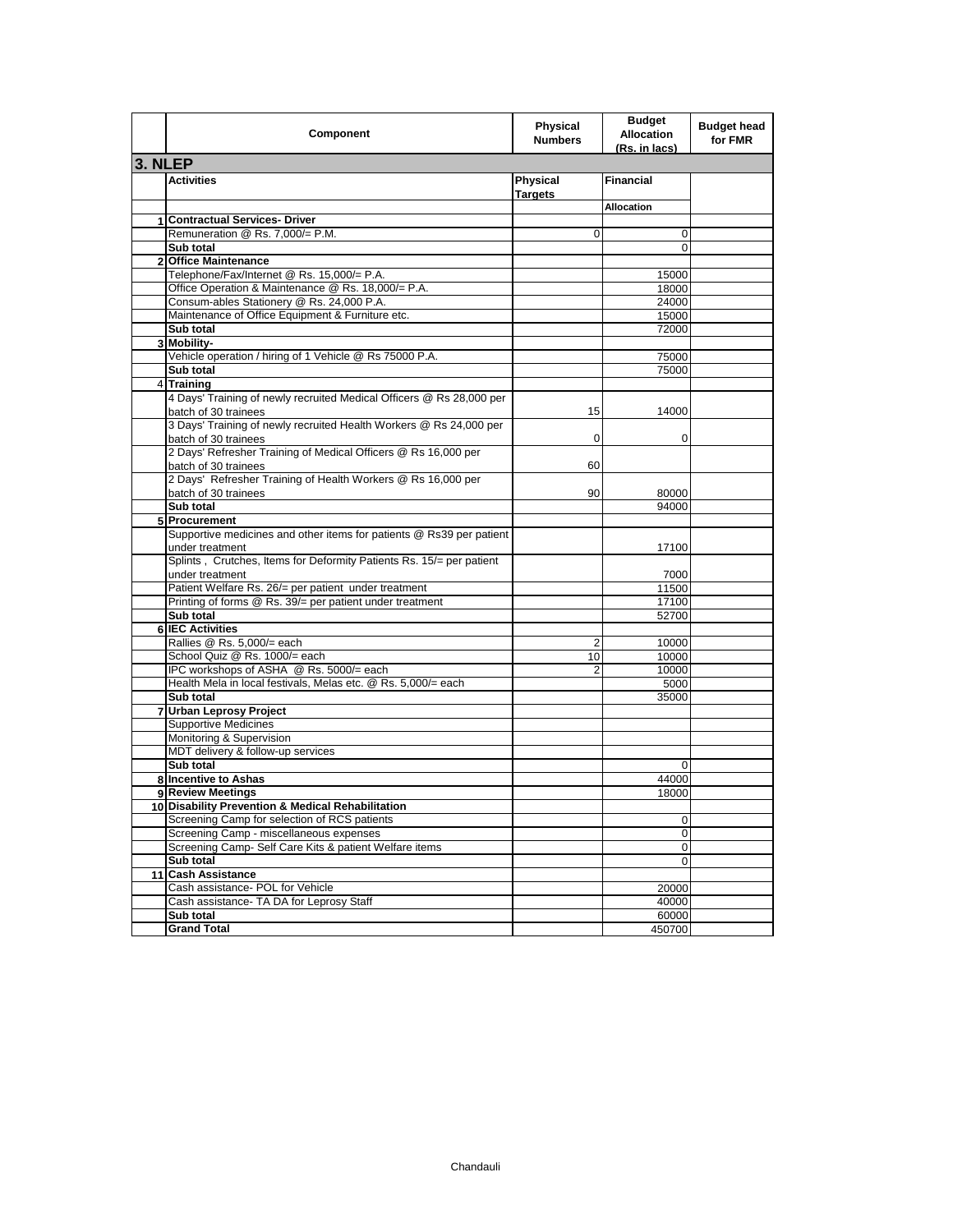|                   | Component                                                                              | Physical<br><b>Numbers</b> | <b>Budget</b><br><b>Allocation</b><br>(Rs. in lacs) | <b>Budget head</b><br>for FMR |
|-------------------|----------------------------------------------------------------------------------------|----------------------------|-----------------------------------------------------|-------------------------------|
|                   | <b>4. NVBDCP</b>                                                                       |                            |                                                     |                               |
| <b>S1.</b><br>No. | <b>Activity Proposed</b>                                                               | Physical<br><b>Numbers</b> | <b>Budget</b><br><b>Allocation</b> (Rs.<br>In lacs) | <b>Budget head</b><br>for FMR |
|                   | 1 DBS (Domestic Budgetary Support)                                                     |                            |                                                     |                               |
|                   | 1.1 Malaria                                                                            |                            |                                                     |                               |
|                   | Incentive to ASHA                                                                      |                            |                                                     |                               |
|                   | Training                                                                               |                            |                                                     |                               |
|                   | Monitoring & Supervision                                                               |                            | 45000                                               |                               |
|                   | BCC/IEC Anti Malaria Month                                                             |                            | 20000                                               |                               |
|                   | Malaria: Total                                                                         |                            | 65000                                               |                               |
|                   | 1.2 Elimination of Lymphatic Filarisis                                                 |                            |                                                     |                               |
|                   | Training of MO's                                                                       |                            | 29158                                               |                               |
|                   | Training of Paramedical /Supervisor                                                    |                            | 87474                                               |                               |
|                   | Night Survey                                                                           |                            | 47000                                               |                               |
|                   | POL/Mobility                                                                           |                            | 40000                                               |                               |
|                   | Training of drug Disrtibuters                                                          |                            | 149808                                              |                               |
|                   | Honorarium of drug distributers                                                        |                            | 418214                                              |                               |
|                   | Honorrium of Supervisors                                                               |                            | 48903.5                                             |                               |
|                   | <b>Morbity Management</b>                                                              |                            | 40000                                               |                               |
|                   | Inter Sectoral Conver. & social mobilization in Ly. Filariasis from<br>malaria IEC/BCC |                            | 110000                                              |                               |
|                   | Filaria: Total                                                                         |                            | 970557.5                                            |                               |
|                   | 1.3 Dengue/ Chikungunya                                                                |                            |                                                     |                               |
|                   | Apex Referral Lab                                                                      |                            |                                                     |                               |
|                   | sentinel surveillance Hospital                                                         |                            |                                                     |                               |
|                   | Epidemic Preparedness & rapid response                                                 |                            |                                                     |                               |
|                   | Training Workshop                                                                      |                            |                                                     |                               |
|                   | Dengue/ Chikungunya from malaria IEC/BCC                                               |                            |                                                     |                               |
|                   | Dengue/ Chikungunya: Total                                                             |                            | 0                                                   |                               |
|                   | $1.4$ AES/JE                                                                           |                            |                                                     |                               |
|                   | Strengthing of Surveillance Treatment facilities                                       |                            |                                                     |                               |
|                   | Strengthing of Surveillance diagnosis JE lab facilities                                |                            |                                                     |                               |
|                   | Capacity building / Traiging                                                           |                            |                                                     |                               |
|                   | monitoring and Supervision                                                             |                            |                                                     |                               |
|                   | Communi. Awareness in JE/AES from Malaria IEC/BCC                                      |                            |                                                     |                               |
|                   | AES/JE: Total                                                                          |                            | $\mathbf 0$                                         |                               |
|                   | 2 Kala-azar                                                                            |                            |                                                     |                               |
|                   | Kalazar Survey                                                                         |                            |                                                     |                               |
|                   | Kalazar Fortnight Campain                                                              |                            |                                                     |                               |
|                   | IEC/BCC                                                                                |                            |                                                     |                               |
|                   | Labour Charges                                                                         |                            |                                                     |                               |
|                   | Total Kala-azar                                                                        |                            | $\mathbf 0$                                         |                               |